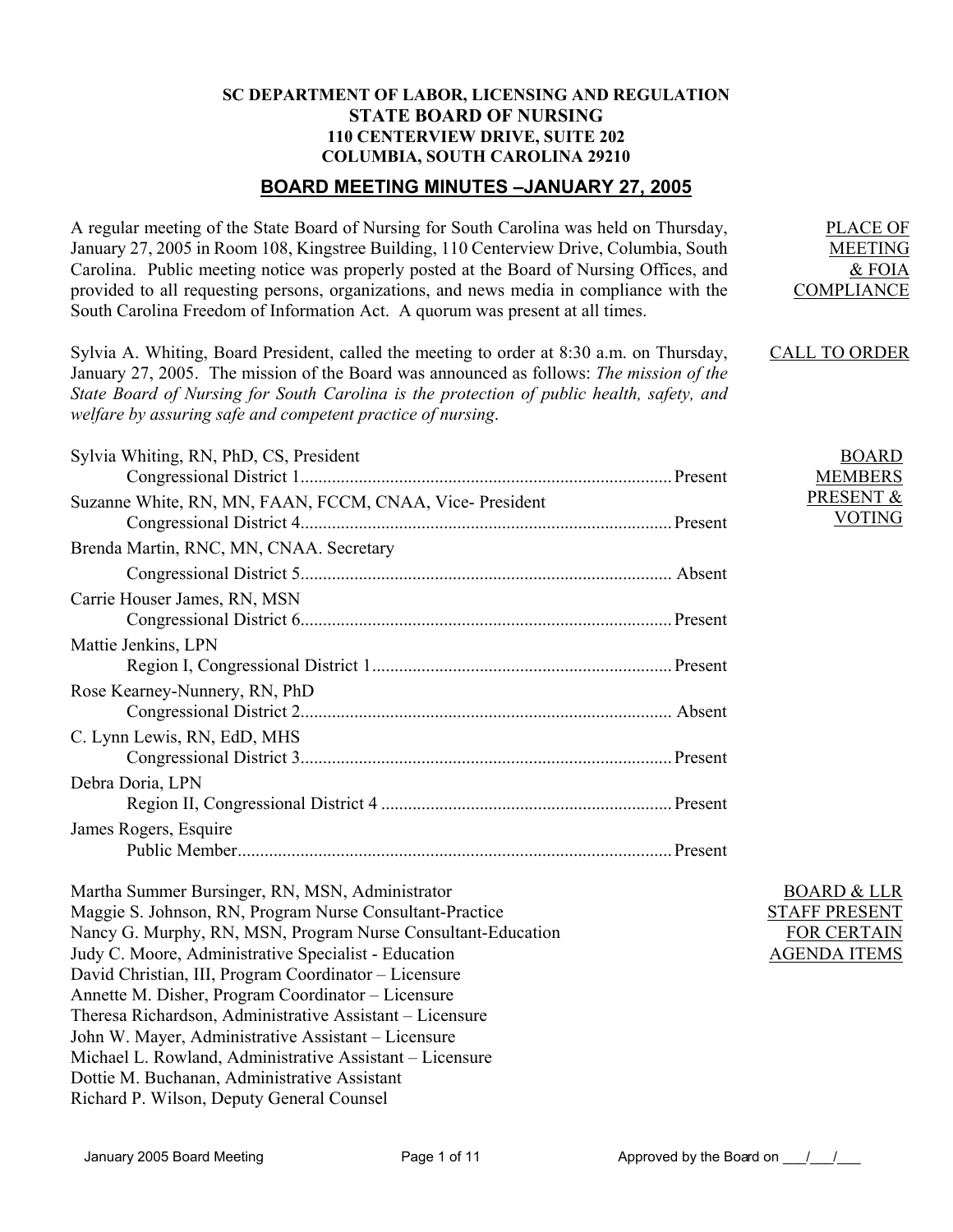| approval.    | The agenda for the January 27, 2005 Board Meeting was presented to the Board for review and                                                                                                                                                                                                                                                                                                                             | <b>APPROVAL OF</b><br><b>AGENDA</b>                 |
|--------------|-------------------------------------------------------------------------------------------------------------------------------------------------------------------------------------------------------------------------------------------------------------------------------------------------------------------------------------------------------------------------------------------------------------------------|-----------------------------------------------------|
|              | A motion was made to approve the January 27, 2005 Board Meeting agenda as presented. The<br>motion received a second. The motion carried unanimously.                                                                                                                                                                                                                                                                   | <b>MOTION</b>                                       |
|              | The following items were adopted on the consent agenda:                                                                                                                                                                                                                                                                                                                                                                 | <b>APPROVAL OF</b><br><b>CONSENT</b>                |
| C1.1         | <b>School Nurse</b>                                                                                                                                                                                                                                                                                                                                                                                                     | <b>AGENDA</b>                                       |
| C1.2         | Wall Street Journal Article--Medication Safety                                                                                                                                                                                                                                                                                                                                                                          |                                                     |
| C1.3         | Legislation                                                                                                                                                                                                                                                                                                                                                                                                             |                                                     |
| C4.1         | University of S.C. Upstate Associate Degree Nursing Program Closing                                                                                                                                                                                                                                                                                                                                                     |                                                     |
| C4.2         | Correspondence from MUSC to NCSBN - 2004 NCLEX-RN Test Plan                                                                                                                                                                                                                                                                                                                                                             |                                                     |
| C4.3         | Aiken Technical College - Proposal for Establishing an ADN Program                                                                                                                                                                                                                                                                                                                                                      |                                                     |
| C4.4         | Francis Marion University - Proposal for Establishing a BSN Program                                                                                                                                                                                                                                                                                                                                                     |                                                     |
| C4.5         | AACN -Clinical Nurse Leader Role -Draft Curriculum Framework & Comparison with                                                                                                                                                                                                                                                                                                                                          |                                                     |
|              | <b>Clinical Nurse Specialist Role</b>                                                                                                                                                                                                                                                                                                                                                                                   |                                                     |
| C5.2         | November 5, 2004 Advanced Practice Committee Meeting Minutes                                                                                                                                                                                                                                                                                                                                                            |                                                     |
| C5.4         | Waiver Submitted to Board of Medical Examiners                                                                                                                                                                                                                                                                                                                                                                          |                                                     |
| C6.1         | December 2, 2004 Disciplinary Review Committee (DRC) Minutes                                                                                                                                                                                                                                                                                                                                                            |                                                     |
| C6.2<br>C6.3 | November 8, 2004 Investigative Review Committee (IRC) Minutes                                                                                                                                                                                                                                                                                                                                                           |                                                     |
| C6.4         | Unlicensed Practice (Not Appearing)<br><b>Compliance Statistics</b>                                                                                                                                                                                                                                                                                                                                                     |                                                     |
| C7.2         | Ratification: Licensure Recommendations                                                                                                                                                                                                                                                                                                                                                                                 |                                                     |
|              | A motion was made to adopt the Consent Agenda with the removal of items C3.1 Recovering<br>Professionals Program Minutes; C5.1 Summary Statistics on Advanced Practice; C5.3 Nursing<br>Practice and Standards Committee Minutes, and C7.1 Information-Licensure Statistics. The<br>motion received a second. The motion carried.                                                                                       | <b>MOTION</b>                                       |
|              | The minutes of the December 20, 2004 Conference Call Board Meeting were presented to the<br>Board for review and approval. The minutes of the November 18, 2004 Board Meeting will be<br>presented at the next meeting.                                                                                                                                                                                                 | <b>APPROVAL OF</b><br><b>MINUTES</b>                |
|              | A motion was made to defer approval the November 18, 2004 Board Meeting minutes to the<br>March 2005 meeting. The motion received a second. The motion carried unanimously.                                                                                                                                                                                                                                             | <b>MOTION</b>                                       |
|              | A motion was made to approve the December 20, 2004 Conference Call Board Meeting minutes<br>as presented. The motion received a second. The motion carried unanimously.                                                                                                                                                                                                                                                 | <b>MOTION</b>                                       |
|              | Two licensees appeared before the Board per policy to answer questions from the Board and to<br>discuss their unlicensed practice. Both licensees signed agreements and paid civil fines in<br>accordance with policy. The Board reminded both licensees of the importance of renewing<br>their licenses in a timely manner each renewal period and of their responsibility for maintaining<br>current license records. | UNLICENSED<br><b>PRACTICE</b><br><b>APPEARANCES</b> |
|              | The Board reviewed cases and recommendations from the hearing panel. Respondents appeared<br>before the Board.                                                                                                                                                                                                                                                                                                          | <b>FINAL ORDER</b><br><b>HEARINGS</b>               |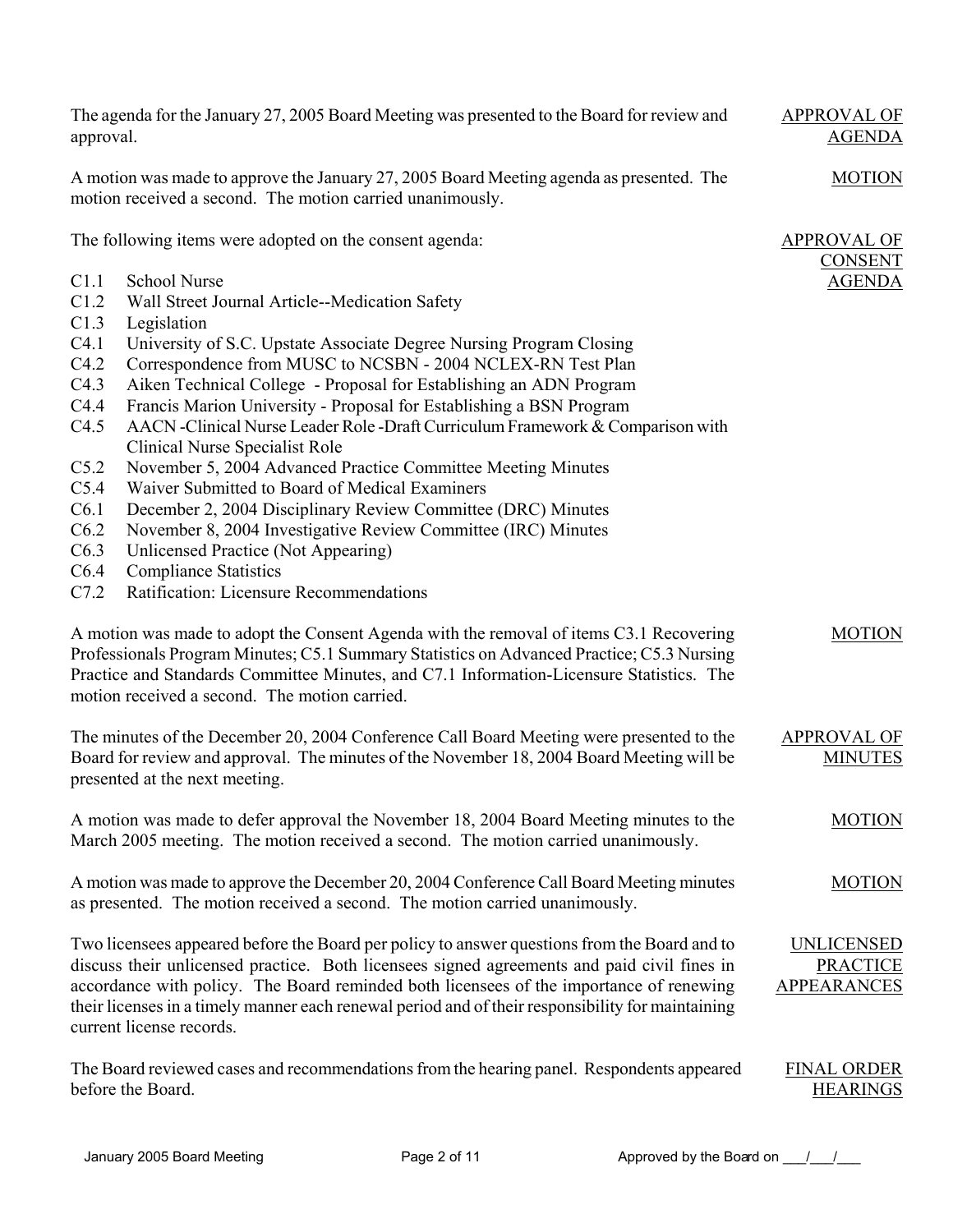Although properly notified, Respondent did not appear before the Board. In their Findings of Fact and Conclusions of Law, the Hearing Panel found that Respondent was in violation of Section 40-33-935(G). The panel recommended that Respondent's license be indefinitely suspended; the suspension may be stayed and the license reinstated provided that prior to reinstatement Respondent must re-enroll in the Recovering Professionals Program (RPP) and the RPP should provide the Board with a letter clearing the Respondent to resume practice, and upon reinstatement Respondent must adhere strictly to the conditions of the 2003 final order.

A motion was made to accept the Hearing Panel's Findings of Fact and Conclusions of Law, and Recommendation that Respondent's license be indefinitely suspended; the suspension may be stayed and the license reinstated provided that prior to reinstatement Respondent must reenroll in the Recovering Professionals Program (RPP) and the RPP should provide the Board with a letter clearing the Respondent to resume practice, and upon reinstatement Respondent must adhere strictly to the conditions of the 2003 final order. The motion received a second. The motion carried unanimously.

Although properly notified, Respondent did not appear before the Board. In their Findings of Fact and Conclusions of Law, the Hearing Panel found that Respondent was in violation of Section 40-33-935(g) and Regulation  $91-19(c)(3)(i)$ . The panel recommended that Respondent be required to complete a medication administration and documentation course and submit quarterly employer reports for one year.

A motion was made to accept the Hearing Panel's Findings of Fact and Conclusions of Law, and Recommendation that Respondent be required to complete a medication administration and documentation course and submit quarterly employer reports for one year. The motion received a second. The motion carried with one abstention.

Although properly notified, Respondent did not appear before the Board. In their Findings of Fact and Conclusions of Law, the Hearing Panel found that Respondent was in violation of Sections 40-33-935(a), 44-53-390(4), 40-33-110(A)(3), (10), and (13). The panel recommended that Respondent's license be actively suspended for a period of not less than three years, license may be reinstated in a probationary status of not less than five years, requiring continued participation in the RPP; practice will be restricted to an approved employment setting registered nurse on-site, on-shift supervision, with no home health or agency work, and quarterly employer reports.

A motion was made to accept the Hearing Panel's Findings of Fact and Conclusions of Law, and Recommendation that Respondent's license be actively suspended for a period of not less than three years, license may be reinstated in a probationary status of not less than five years, requiring continued participation in the RPP; practice will be restricted to an approved employment setting registered nurse on-site, on-shift supervision, with no home health or agency work, and quarterly employer reports. The motion received a second. The motion carried unanimously.

Although properly notified, Respondent did not appear before the Board. In their Findings of Fact and Conclusions of Law, the Hearing Panel found that Respondent was in violation of Sections 40-33-935(d) and (f). The panel recommended that Respondent's license be suspended for not less than five years and that Respondent be required to appear before the Board prior to reinstatement of license.

MOTION

MOTION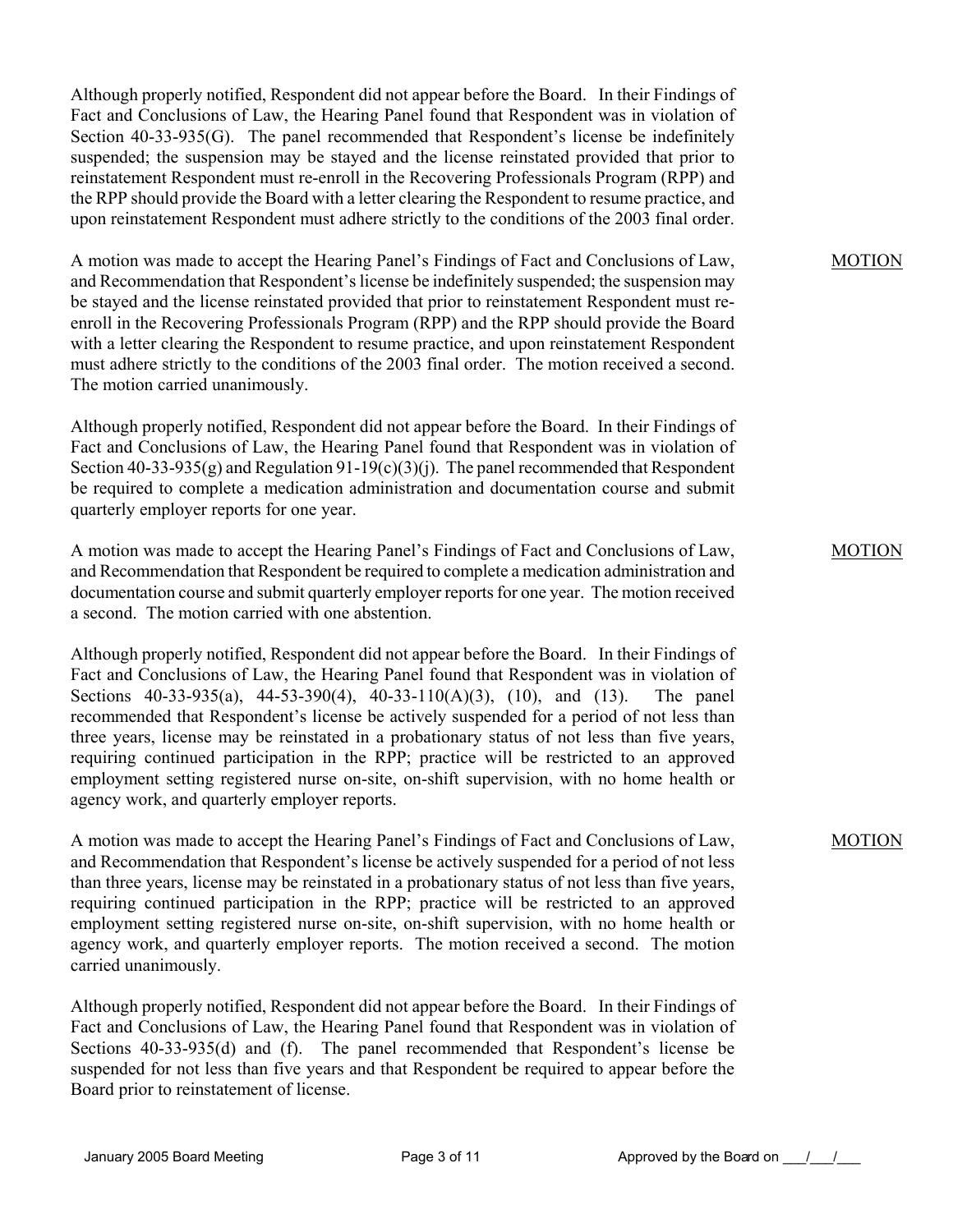A motion was made to accept the Hearing Panel's Findings of Fact and Conclusions of Law, and Recommendation that Respondent's license be suspended for not less than five years and that Respondent be required to appear before the Board prior to reinstatement of license and amended the recommendation to include a \$750 civil penalty. The motion received a second. The motion carried unanimously.

Respondent appeared before the Board without counsel. In their Findings of Fact and Conclusions of Law, the Hearing Panel found that Respondent was in violation of Sections 40- 33-935 (b) and (g) as well as Regulation  $91-19(c)(3)(b)$ . The panel recommended that Respondent's license be actively suspended for a period of not less than three years, license may be reinstated in a probationary status of not less than five years, requiring continued participation in the RPP; practice will be restricted to an approved employment setting registered nurse on-site, on-shift supervision, with no home health or agency work, and quarterly employer reports.

A motion was made to accept the Hearing Panel's Findings of Fact and Conclusions of Law, and Recommendation that Respondent's license be actively suspended for a period of not less than three years, license may be reinstated in a probationary status of not less than five years, requiring continued participation in the RPP; practice will be restricted to an approved employment setting registered nurse on-site, on-shift supervision, with no home health or agency work, and quarterly employer reports and amended the recommendation to include that Respondent could not administer controlled substances but could administer other medications. The motion received a second. The motion carried with one nay.

Respondent signed a Memorandum of Agreement stipulating to certain facts and admitting to violation of the Nurse Practice Act. Respondent appeared before the Board without counsel to request reinstatement of license.

| A motion was made to go into executive session for the purpose of receiving legal counsel. The | <b>MOTION</b> |
|------------------------------------------------------------------------------------------------|---------------|
| motion received a second. The motion carried unanimously.                                      |               |

A motion was made to return to public session. The motion received a second. The motion carried unanimously. MOTION

The Board asked Respondent questions regarding paper work submitted for Board consideration.

A motion was made to go into executive session for the purpose of receiving legal counsel. The motion received a second. The motion carried unanimously. MOTION

A motion was made to return to public session. The motion received a second. The motion carried unanimously. MOTION

A motion was made to deny reinstatement of Respondent's license at this time; however, Respondent may request reinstatement in one year if Respondent continues therapy and recommends that therapist accompany Respondent when requesting reinstatement. The motion received a second. The motion carried with one abstention.

Current language in orders states there will be no home health, agency, on-site on-shift supervision but does not state that the nurse cannot supervise. This allows a nurse under a SUPERVISION BY SANCTIONED

MOTION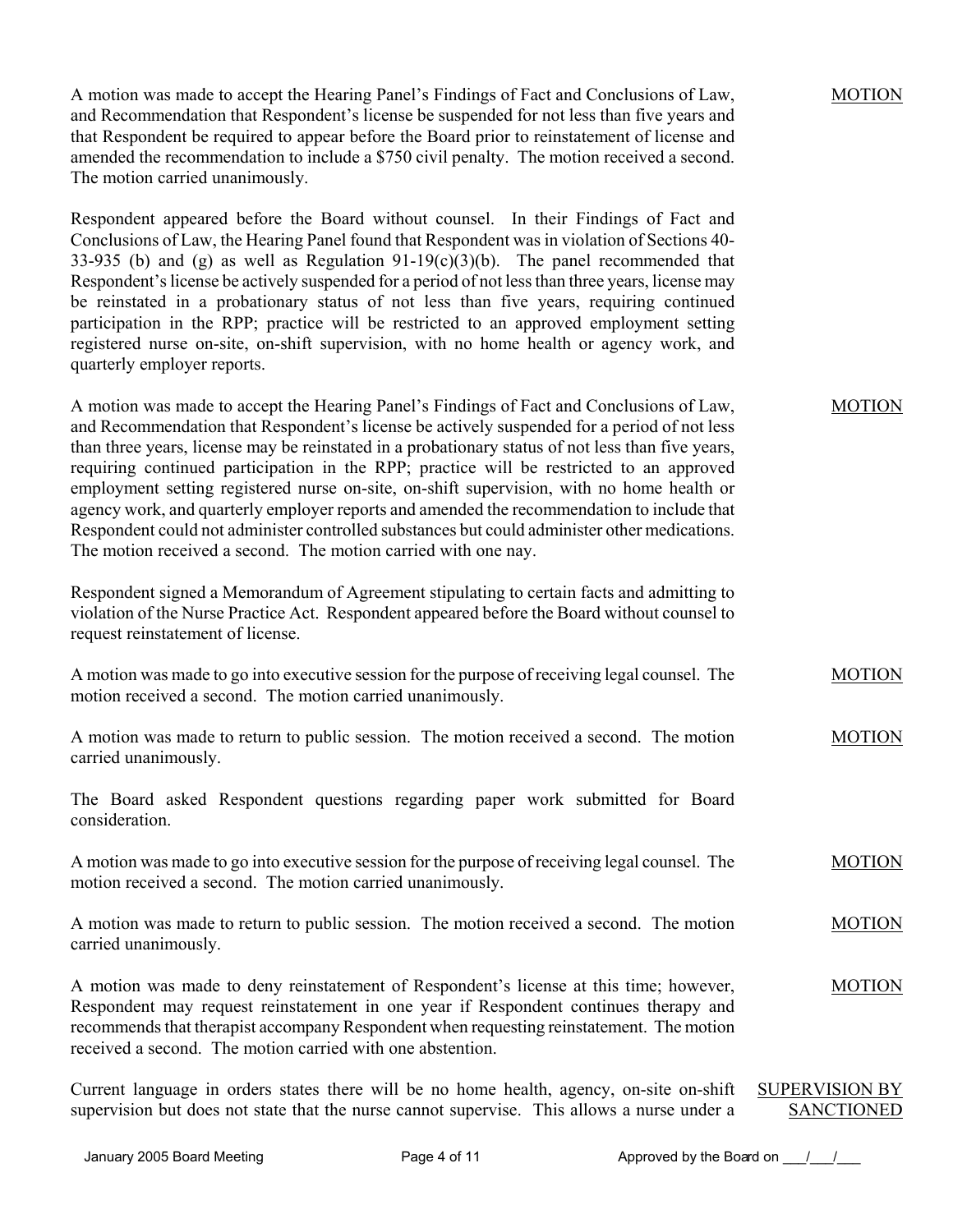| Board ordered probation from to supervise other nurses. Mr. Wilson will work on a regulation<br>and will meet with Investigative Review Committee to add language stating no supervision<br>while on probation.                                                                                                                                                                                                                                                                                                                                                                                                                                                                | <b>NURSES</b>                                                                                                   |
|--------------------------------------------------------------------------------------------------------------------------------------------------------------------------------------------------------------------------------------------------------------------------------------------------------------------------------------------------------------------------------------------------------------------------------------------------------------------------------------------------------------------------------------------------------------------------------------------------------------------------------------------------------------------------------|-----------------------------------------------------------------------------------------------------------------|
| Applicants for licensure by examination as registered nurses and licensed practical nurses<br>appeared before the Board to respond to questions regarding reported criminal and/or<br>disciplinary records.                                                                                                                                                                                                                                                                                                                                                                                                                                                                    | APPEARANCES-<br><b>LICENSURE</b>                                                                                |
| NCLEX Candidate for Registered Nurse – Candidate appeared before the Board without<br>counsel to respond to questions.                                                                                                                                                                                                                                                                                                                                                                                                                                                                                                                                                         |                                                                                                                 |
| A motion was made to allow the Candidate to sit for examination after remediation and upon<br>successful completion be licensed as a Registered Nurse in the State of South Carolina. The<br>motion received a second. The motion carried unanimously.                                                                                                                                                                                                                                                                                                                                                                                                                         | <b>MOTION</b>                                                                                                   |
| NCLEX Candidate for Registered Nurse – Candidate appeared before the Board without<br>counsel to respond to questions.                                                                                                                                                                                                                                                                                                                                                                                                                                                                                                                                                         |                                                                                                                 |
| A motion was made to allow Candidate to sit for examination and upon successful completion<br>be licensed as a Registered Nurse in the State of South Carolina. The motion received a second.<br>The motion carried unanimously.                                                                                                                                                                                                                                                                                                                                                                                                                                               | <b>MOTION</b>                                                                                                   |
| NCLEX Candidate for Licensed Practical Nurse - Candidate appeared before the Board without<br>counsel to respond to questions.                                                                                                                                                                                                                                                                                                                                                                                                                                                                                                                                                 |                                                                                                                 |
| A motion was made to allow Candidate to sit for examination and upon successful completion<br>be licensed as a Licensed Practical Nurse in the State of South Carolina. The motion received a<br>second. The motion carried unanimously.                                                                                                                                                                                                                                                                                                                                                                                                                                       | <b>MOTION</b>                                                                                                   |
| NCLEX Candidate for Licensed Practical Nurse – Candidate appeared before the Board with<br>spouse but without counsel to respond to questions.                                                                                                                                                                                                                                                                                                                                                                                                                                                                                                                                 |                                                                                                                 |
| A motion was made to allow Candidate to sit for examination and upon successful completion<br>be licensed as a Licensed Practical Nurse in the State of South Carolina. The motion received a<br>second. The motion carried with one nay.                                                                                                                                                                                                                                                                                                                                                                                                                                      | <b>MOTION</b>                                                                                                   |
| Pete Bailey, Beth Corley and Angela Douglas of the Office of Research and Statistics, Budget<br>and Control Board appeared to present statistical data on the nursing workforce. The Board<br>reviewed statistical information on nursing throughout the state. Mr. Bailey stressed the<br>importance of renewing at the same time each year to be able to compare numbers accurately.<br>He was also concerned about the lack of data on nurses working in South Carolina if the state<br>joins the National Council of State Boards of Nursing (NCSBN) Multi-State Nurse Licensure<br>Compact. This will be a problem with statistical information on the nursing workforce. | <b>RESEARCH &amp;</b><br><b>STATISTICS</b>                                                                      |
| Jim Farrell, Acting Dean and Angelise Davis, Associate Dean of the School of Nursing at<br>University of South Carolina Upstate (formerly USC – Spartanburg) appeared before the Board<br>to request approval of curriculum changes to their baccalaureate nursing program. These<br>changes were initially discussed in the report submitted to the Board in 2002 and then expanded<br>in the annual report submitted in 2004. The proposal reorganizes and expands course content,<br>increases adult health content, increases clinical content as well as changes in philosophy, use of                                                                                    | <b>UNIVERSITY OF</b><br><b>SOUTH</b><br><b>CAROLINA</b><br>UPSTATE -<br><b>REQUEST FOR</b><br><b>CURRICULUM</b> |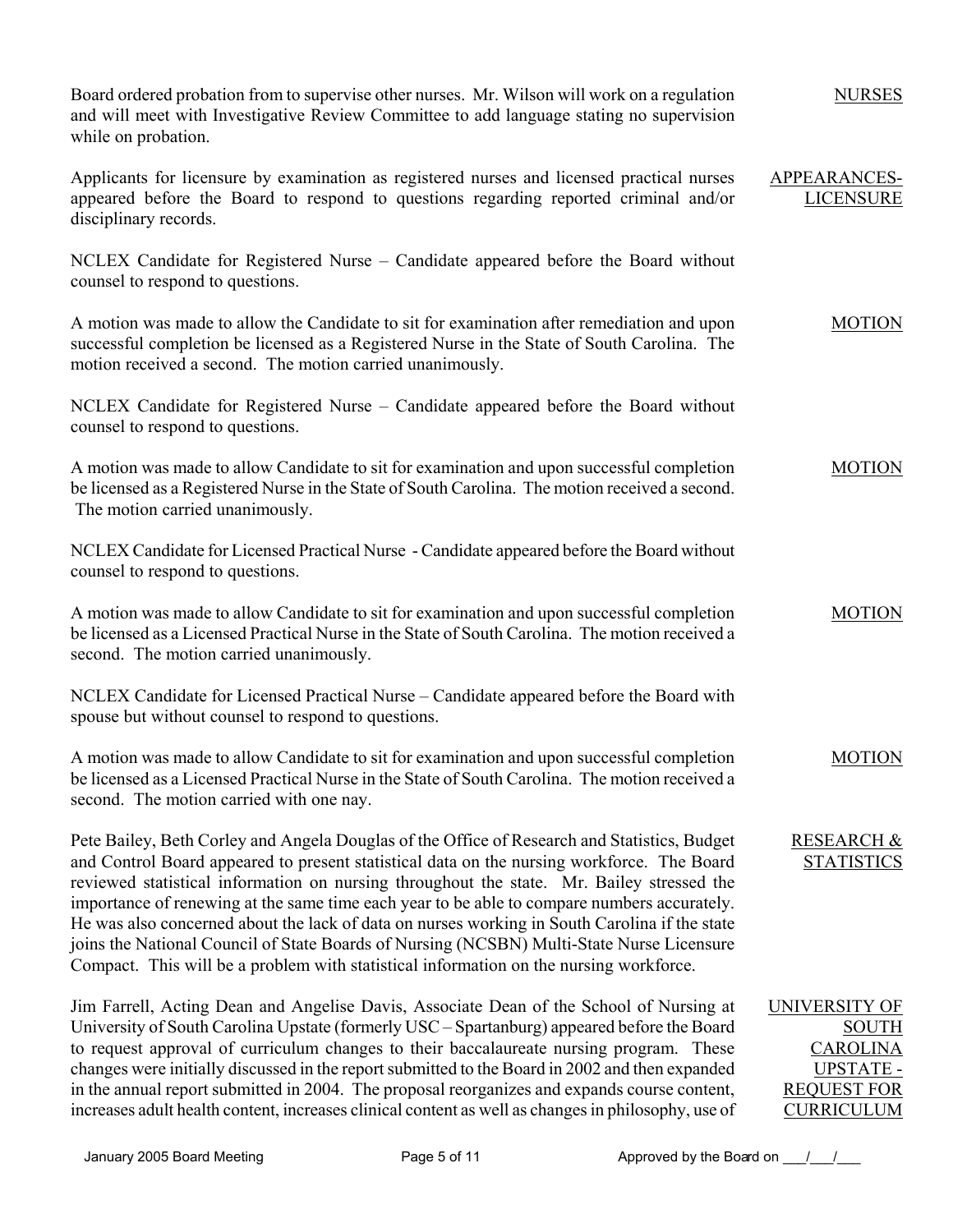current terminology in nursing, adds current topics course and the addition of a culminating practicum course with heave concentration of clinical hours at the end of the program.

A motion was made to approve curriculum change at the University of South Carolina Upstate as presented and as recommended by the Advisory Committee on Nursing. The motion received a second. The motion carried unanimously.

Horry Georgetown Technical College Department of Nursing Chair Donna F. Richards, RN, PhD appeared before the Board. In June 2005, the Conway School of Practical Nursing will graduate its final class. Administrators from the Conway School of Practical Nursing and Horry Georgetown Technical College have met. It is proposed that Horry Georgetown Technical College assume the responsibility of offering a practical nursing education program in Horry County. They would accept a total of 32 students each fall semester on the Conway Campus beginning in Fall 2005.

To meet the needs of the community, Horry Georgetown Technical College is also requesting to increase the annual student Associate Degree Nursing program enrollment by 32 students (24 generic ADN students and 8 LPN to ADN transition students) on the Georgetown Campus.

At the December 2004 meeting, the Advisory Committee on Nursing voted to recommend approval of the proposal as presented with the addition of a concern regarding the administrative support for the newly established program being offered.

A motion was made to approve the request for increased enrollment in associate degree nursing and practical nursing programs as presented and recommended by the Advisory Committee on Nursing with the recommendation that an administrative/clerical person be dedicated for the newly established practical nurse program. The motion received a second. The motion carried with one abstention due to the addition of the recommendation regarding a dedicated administrative/clerical person to the motion.

Spartanburg Technical College Department of Nursing Head Sue Cherry Casey, RN, MN appeared before the Board. At the December 2004 meeting, the Advisory Committee on Nursing voted to recommend approval of the request to curriculum changes to comply with the percentage of nursing and non-nursing courses as submitted. The State Technical System has a cap of 68 total credit hours. Ms. Casey reported that currently they are over that cap. The two options suggested were to 1) not require the transferable elective humanities course (3 hours) for students who enter the program in the Fall of 2004, which would bring them to 67 total credit hours or 2) with advisement from the Board of Nursing, allow Fall 2004 semester students to maintain one credit hour over the 68 hour cap.

A motion was made approve Spartanburg Technical College not requiring a transferable humanities course resulting in a total of 67 hours, which adheres to the State Technical System cap of 68 hours. The motion received a second. The motion carried unanimously.

A motion was made to approve curriculum changes for the fall and spring classes at the Spartanburg Technical College as presented and as recommended by Advisory Committee on Nursing. The motion received a second. The motion carried unanimously.

Bob Jones University Division of Nursing Chair Kathleen M. Crispin, RN, EdD appeared before the Board to request an exemption to Regulation  $91-29(F)(1)(d)$ , which states that

MOTION

HORRY-**GEORGETOWN** TECHNICAL COLLEGE - REQUEST TO INCREASE ADN & PN PROGRAM ENROLLMENTS

MOTION

SPARTANBURG TECHNICAL COLLEGE - REQUEST FOR CURRICULUM CHANGE

MOTION

MOTION

BOB JONES UNIVERSITY -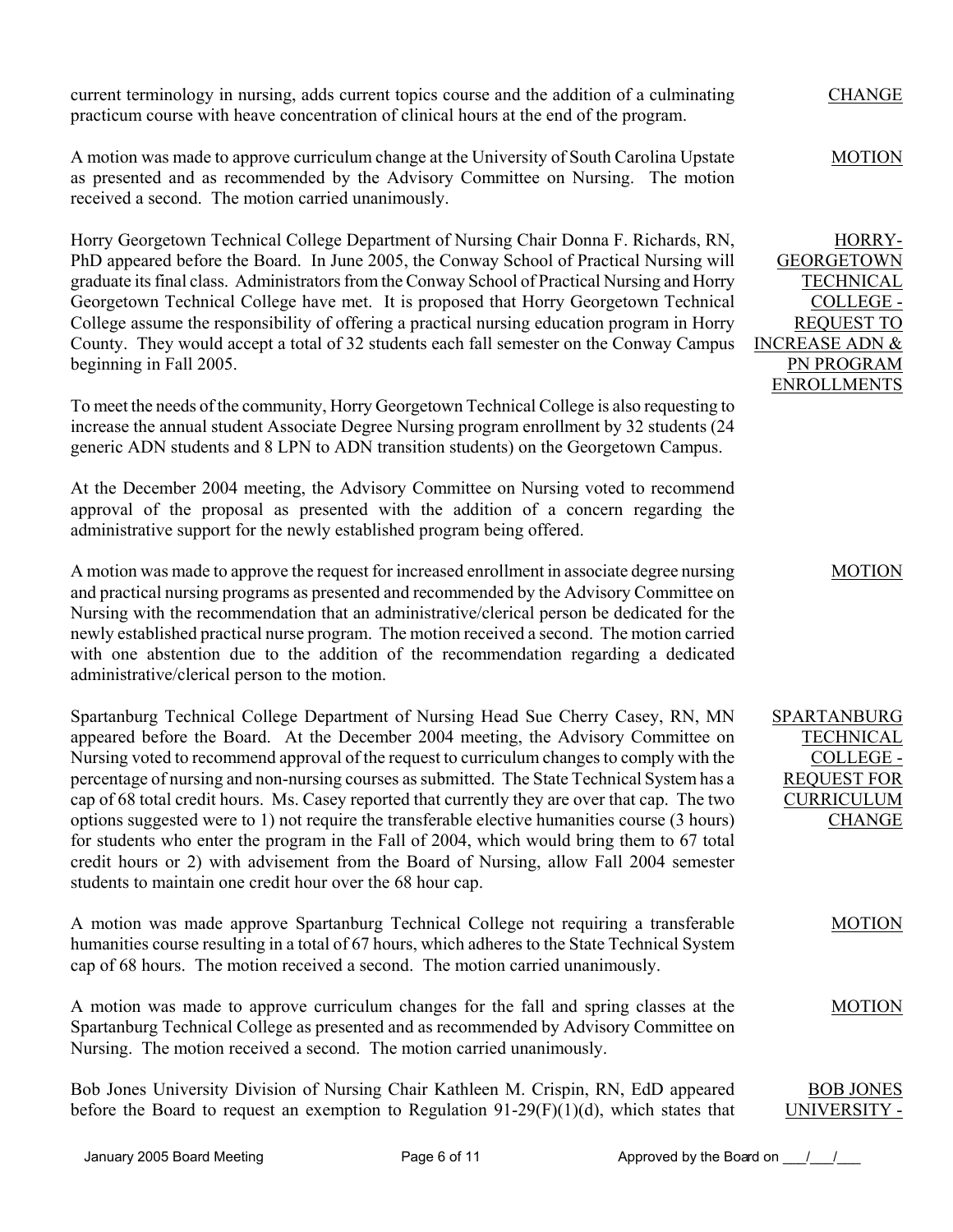preceptored clinical experiences can only be set up with senior level nursing students. Dr. Crispin requested that junior level nursing students be allowed to do preceptored clinical experiences during their pediatric clinical rotations, which occur during the spring semester. Junior level nursing students at Bob Jones University have three full years of clinical experience because they start their clinicals at the sophomore level and have already completed the fundamentals course as well as three semesters of medical-surgical nursing. Only six to seven students would be rotating through both inpatient and outpatient clinical facilities each week. She further explained that in the upstate, there are a number of nursing schools who are competing for a limited number of pediatric clinical sites. Some smaller pediatric clinical sites are only able to accommodate one or two students. It would not be feasible to send an instructor for that few students. The pediatric sites that are being considered are currently used for senior level.

A motion was made to go into executive session to receive legal advice. The motion received a second. The motion passed unanimously.

A motion was made to return to public session. The motion received a second. The motion passed unanimously.

A motion was made to grant a trial exception for preceptor regulations for one semester and that Bob Jones University provide a report at the end of that semester. The motion received a second. The motion carried with four ayes and three nays.

Cherokee Technology Center Practical Nursing Coordinator Candace P. Transou, RN, BSN, MA and Page B. McCraw appeared before the Board to request approval of changes to their practical nursing curriculum. During the November 9, 2004 site survey visit, it was noted that the curriculum display was different from the display listed in the report submitted at the September 1998 Board Meeting. Changes in program length and a rearrangement of content were noted. These changes were made prior to Ms. Transou joining the program in 2001. Ms. Transou presented a detailed plan of the changes and the rationale for how the program will implement the changes if approved. Changes include decreasing hours of anatomy and physiology, incorporating a personal and vocational relationships course into the fundamentals of nursing course, combining lab hours in with theory hours in basic fundamentals of nursing, decreasing clinical house in basic fundamentals of nursing, sequencing phase one courses, combining medical-surgical nursing and pharmacology courses, and combining maternity nursing and pediatrics into one course. Ms. Murphy reported that the National Council Licensure Examination (NCLEX) rates for the school have been very good.

A motion was made to approve curriculum changes as presented. The motion received a second. The motion passed unanimously.

The Board also reviewed the Site Survey Report. All recommendations from the site survey have been addressed.

A motion was made to accept the site survey and approve the program for five years. The motion received a second. The motion carried with one abstention.

Advisory Committee on Nursing (ACON) Chair Marilyn Brady appeared before the Board to provide an annual report. Ms. Brady reported that the biggest change for ACON this year was the change from being a committee that reacted to requests from the Board to a committee that NURSING REPORT

PRECEPTORED EXPERIENCE REQUEST

**MOTION** 

MOTION

MOTION

**CHEROKEE TECHNOLOGY** 

**CENTER** 

MOTION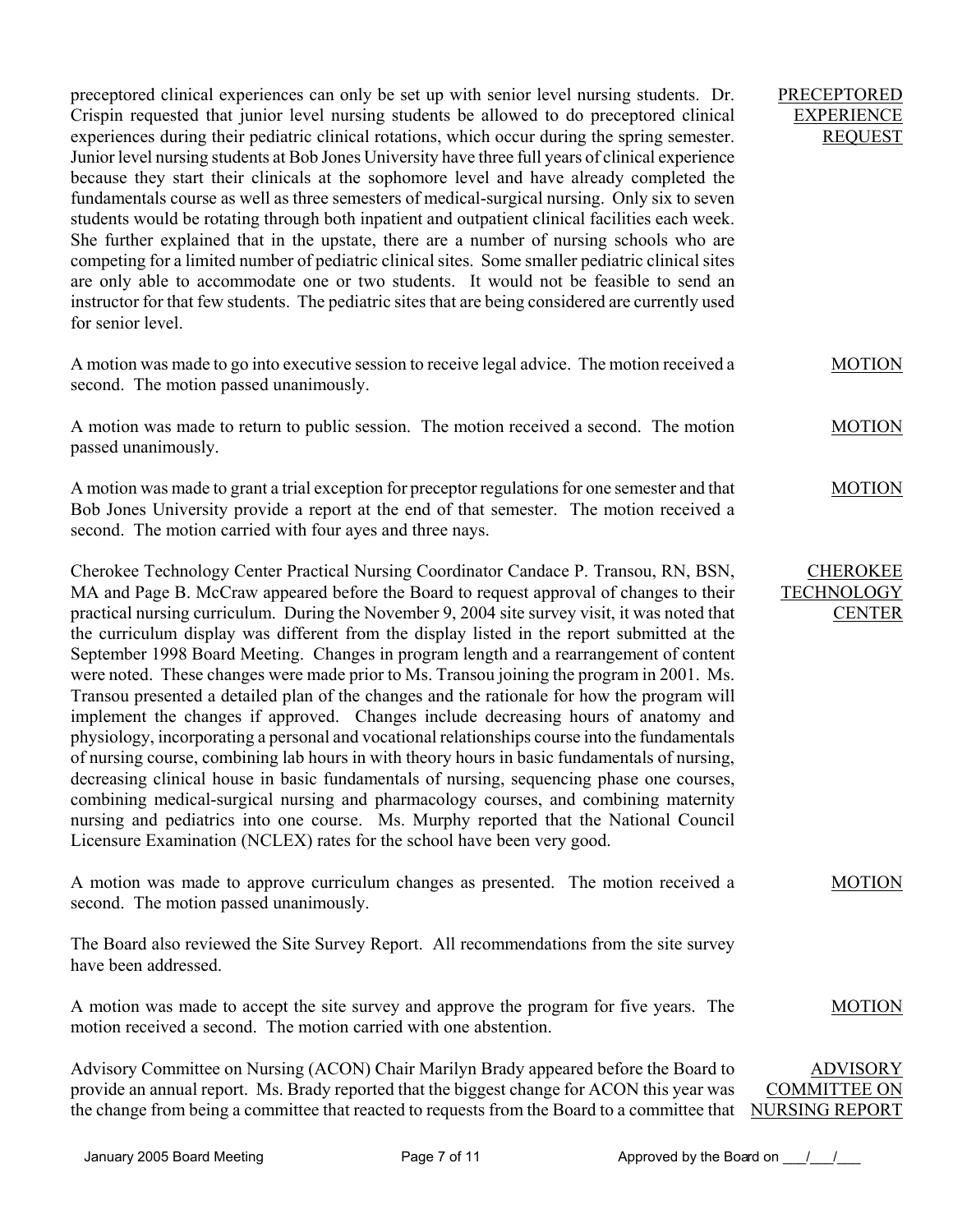proactively gathers and reviews information and makes recommendations to the Board as requested by the Board. Currently, the composition of ACON is being reviewed and revisions will be presented to ACON at the February 2005 meeting and recommendations forwarded to the Board for approval. ACON continues to work on filling all current vacancies.

Additional activities of ACON during 2004 included:

- Reactivation of the School Nurse Task Force
- Formation of Education Regulation Revision Task Force. This task force has revised the regulations. As part of this work, the group has carefully examined the jurisdiction of the SCBON over out-of-state programs who wish to offer either precepted or faculty supervised clinical experiences for initial licensure in SC. In addition to the charge of revising the regulations, this group also formulated policies for Board approval on: SC Registered Nursing Education Programs Employing BSN Faculty Enrolled in Master's Nursing Programs and Faculty Requirements for SC Nursing Education Program Distance Courses
- Site teams were formed for visits to Francis Marion University and Aiken Technical College regarding their new nursing programs proposals.
- Recommended approval of "Procedures for Review & Approval of New Programs in Nursing Education."
- Recommended approval of "Practical Nurse Education Equivalency"
- Recommended approval of the Site Survey Report for Spartanburg Technical College.

Gloria Prevost, Executive Director, Protection and Advocacy for People with Disabilities, Inc and Beth Hawkins-Bradley, RN, MSN appeared before the Board to propose that language regarding "attendant care services" be restored to the language prior to the recent rewrite of the Nurse Practice Act. Changes to language were inadvertently made during the re-write. Ms. Prevost is asking for the Board's support of the following proposed language to be introduced in the legislature:

SECTION 2. Section 40-33-20 of the 1976 Code is amended to read:

"(11) 'Attendant care services' means those basic and ancillary services that enable an individual in need of in-home care to live in the individual's home and community rather than in an institution and to carry out functions of daily living, self-care, and mobility that do not require a specialized knowledge base or the judgment and skill as defined as the practice of nursing.

(30) 'Health maintenance activities' include, but are not limited to, catheter irrigation, administration of medications, enemas and suppositories, and wound care, if in the opinion of the attending physician, physician assistant, APRN, or RN may if these activities could be performed by an individual if the individual were physically capable and the procedure may be safely performed in the home."

SECTION 2. Section 40-33-30 of the 1976 Code is amended to read:

"(9) a person not licensed under this chapter from providing attendant care services limited by directed by or on behalf of an individual in need of in-home care as long as the care provided is not the practice of nursing or medicine; and"

They report that they are aware of no healthcare problems since the original language was changed in 2002 with input from the Board. These attendants are for people with disabilities

ATTENDANT CARE SERVICES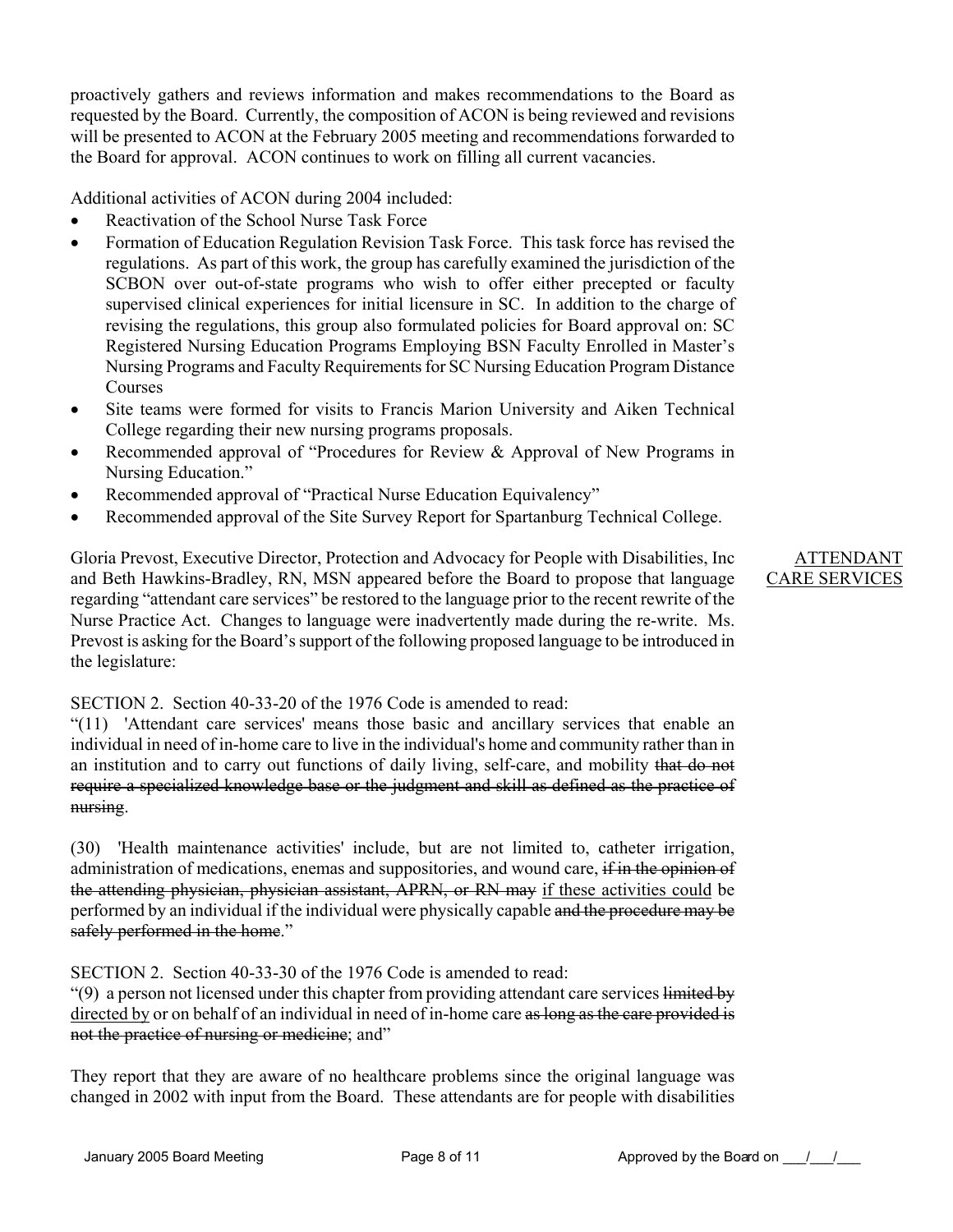who are able to direct others to assist them. These would be tasks that the person would be able to do if they were not impaired. The Board would like for item 40-33-20(3) to read: 'Health maintenance activities' include, but are not limited to, catheter irrigation, administration of medications, enemas and suppositories, and wound care, if in the opinion of the attending physician, physician assistant, APRN, or RN may if these activities could be performed by an individual if the individual were physically *and mentally* capable and the procedure may be safely performed in the home."

|                                                                            | A motion was made to support the bill if "and mentally" is added to item 30 between physically | <b>MOTION</b> |
|----------------------------------------------------------------------------|------------------------------------------------------------------------------------------------|---------------|
| and capable. The motion received a second. The motion carried unanimously. |                                                                                                |               |

# **ADMINISTRATOR'S REPORT**

Ms. Bursinger reported that Joint Commission on Accreditation of Healthcare Organizations (JCAHO) is now requiring primary source verifications for healthcare professionals. Many states are now requiring a criminal background check prior to licensure.

Ms. Bursinger reported that at her Institute of Regulatory Excellence meeting, she found through networking that many states are no recouping the costs of investigations. Some cost of investigation and discipline are recouped through fines but not all costs. Mr. Wilson explained that recoupment of costs could be added to orders.

A motion was made to have investigation costs be borne by respondents with the method to be determined by staff. The motion received a second. The motion carried unanimously.

Licensing boards are revisiting fine amounts. Some boards have in their statute that recoup costs are borne by respondents. Mr. Wilson will explore adding recoupment into all orders and agreements.

Ms. Bursinger presented a survey of other state boards of nursing. The survey asked which states regulated unlicensed assistive personnel (UAP) and if so, what type of training is required as well as what tasks can be performed by UAPs in their states. This information will be shared with the Advisory Committee on Nursing (ACON).

The Compact bill passed through the House Medical, Military, Public & Municipal Affairs Committee. An amendment was made to have the act take affect licenses issued after September 2006. There were fiscal impact questions raised at the meeting. There would be no impact to appropriated funds because these funds are generated through revenue. Approximately, \$46,000 of revenue will be lost from endorsements. The Board will need a year to implement the Compact. If the Compact passes, it will take a couple of years to fully see the fiscal impact to endorsement and verifications. The National Council of State Boards of Nursing (NCSBN) has requested a study on the cost of implementation and revenue change.

# **PRESIDENT'S REPORT**

The 2005 National Council of State Boards of Nursing (NCSBN) Mid-Year Meeting will be held March 3-6, 2004 in Chicago, IL. Discussion will include foreign nurses, regulatory tools, Nursys and Unlicensed Assistive Personnel (UAP) updates, APRN-CNS, passing standards, and other issues facing our board. Dr. Whiting, Ms. James and Dr. Lewis volunteered to attend with Ms. Bursinger and will confirm after checking their schedules.

2005 NATIONAL COUNCIL OF STATE BOARDS OF NURING MID YEAR MEETING

JCAHO

MOTION

UAP SURVEY

**LEGISLATION** 

STANDARDS

INSTITUTE OF REGULATORY EXCELLENCE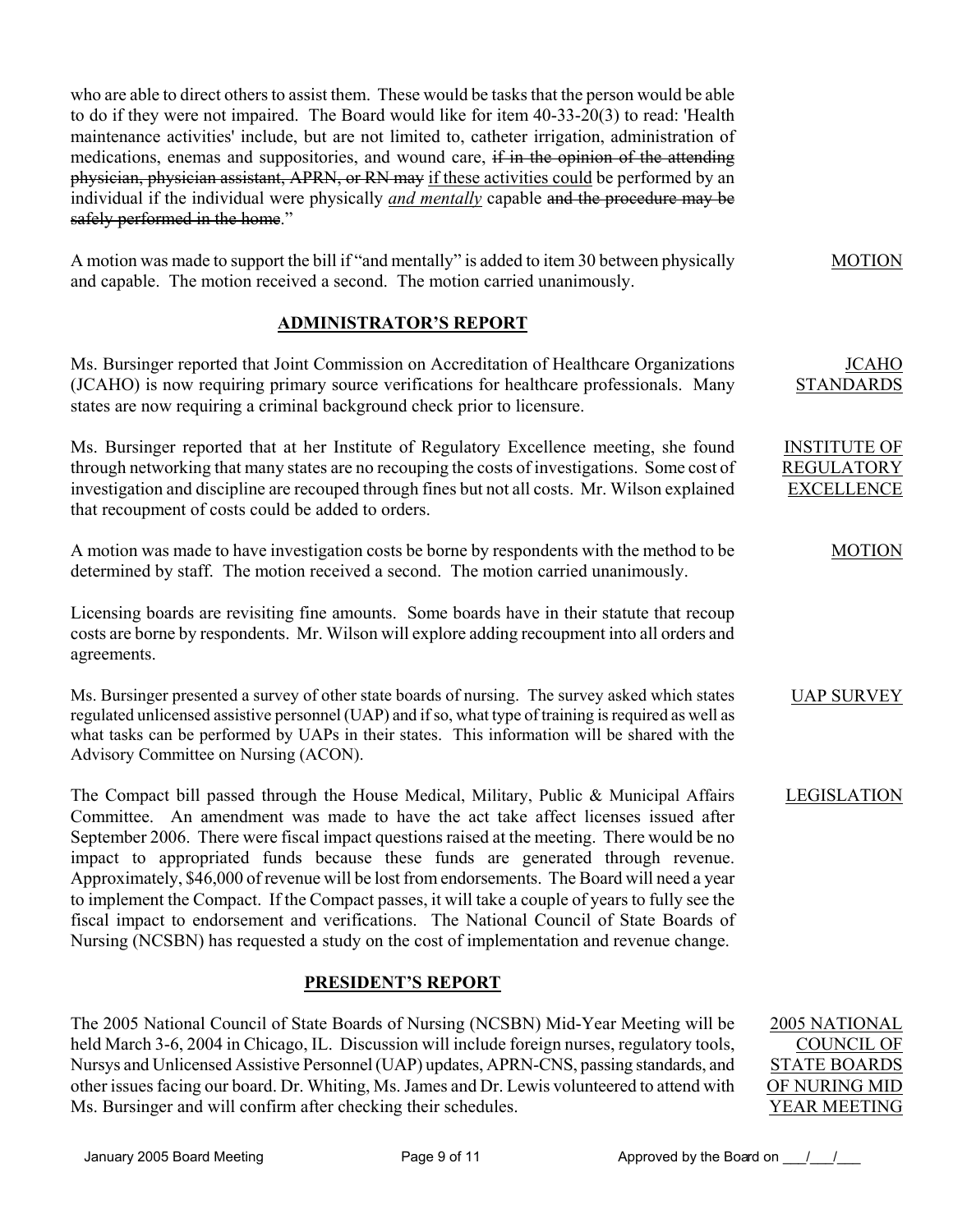The National Council of State Boards of Nursing (NCSBN) is now accepting nominations for the following positions: Director for Areas I, II, III and IV, which have two-year terms as well as two director at large positions, which have one year terms. The Committee on Nominations is looking for representatives for Areas I and II. The Board encouraged members and staff who are interested to submit their nominations so that South Carolina will be represented.

### **REPORTS/UPDATES**

Ms. White reported on the State Magnet Conference. The magnet certification is offered through the American Nurses Credentialing Center (ANCC). Organizations searching for strategies to attract and retain nurses, decrease costs, and increase quality of care are growing interested in this certification process. This certification assists consumers. The State Magnet Conference Committee is asking the Board to endorse and support this concept. The State Magnet Conference requires no funding by the Board. Ms. White will draft a "white paper" on this issue for the Board's review.

A motion was made to partner with the State Magnet Conference. The motion received a second. The motion carried with four ayes and two abstentions.

### **PRACTICE**

Ms. Johnson reported that new advanced practice nurse licenses (APN) are being issued to those currently holding a registered nurse license and official recognition. Approximately 300 new advanced practice registered nurse (APRN) licenses have been issued with another 1,800 to be issued in the next two weeks.

### **EDUCATION**

The Board requested the Advisory Committee on Nursing (ACON) review and provide recommendations regarding faculty licensure requirements for South Carolina nursing education program distance courses. At its December 14, 1004 meeting, ACON recommended the following draft policy be considered for approval.

> *Licensure Requirements For Faculty Teaching In Distance Education Nursing Program Originating In South Carolina Policy*

Any faculty member delivering more than 50% of the content in a course that is part of a distance education nursing program originating in South Carolina that prepares students for initial licensure must be licensed as a registered nurse in South Carolina.

Motion to approve *Licensure Requirements For Faculty Teaching In Distance Education Nursing Program Originating In South Carolina Policy.* The motion received a second. The motion passed unanimously.

The Board requested the Advisory Committee on Nursing (ACON) review and provide recommendations regarding bachelors degree in nursing (BSN) prepared faculty enrolled in a master's in nursing (MSN) programs. Current regulation requires that faculty teaching in DRAFT POLICY - EMPLOYING BSN PREPARED

January 2005 Board Meeting **Page 10 of 11** Approved by the Board on  $\frac{1}{2}$ 

NCSBN NOMINATIONS

STATE MAGNET **CONFERENCE** 

#### MOTION

DRAFT POLICY - LICENSURE REQUIREMENTS FOR FACULTY TEACHING IN DISTANCE ED. NURSING PROGRAM ORIGINATING IN SC